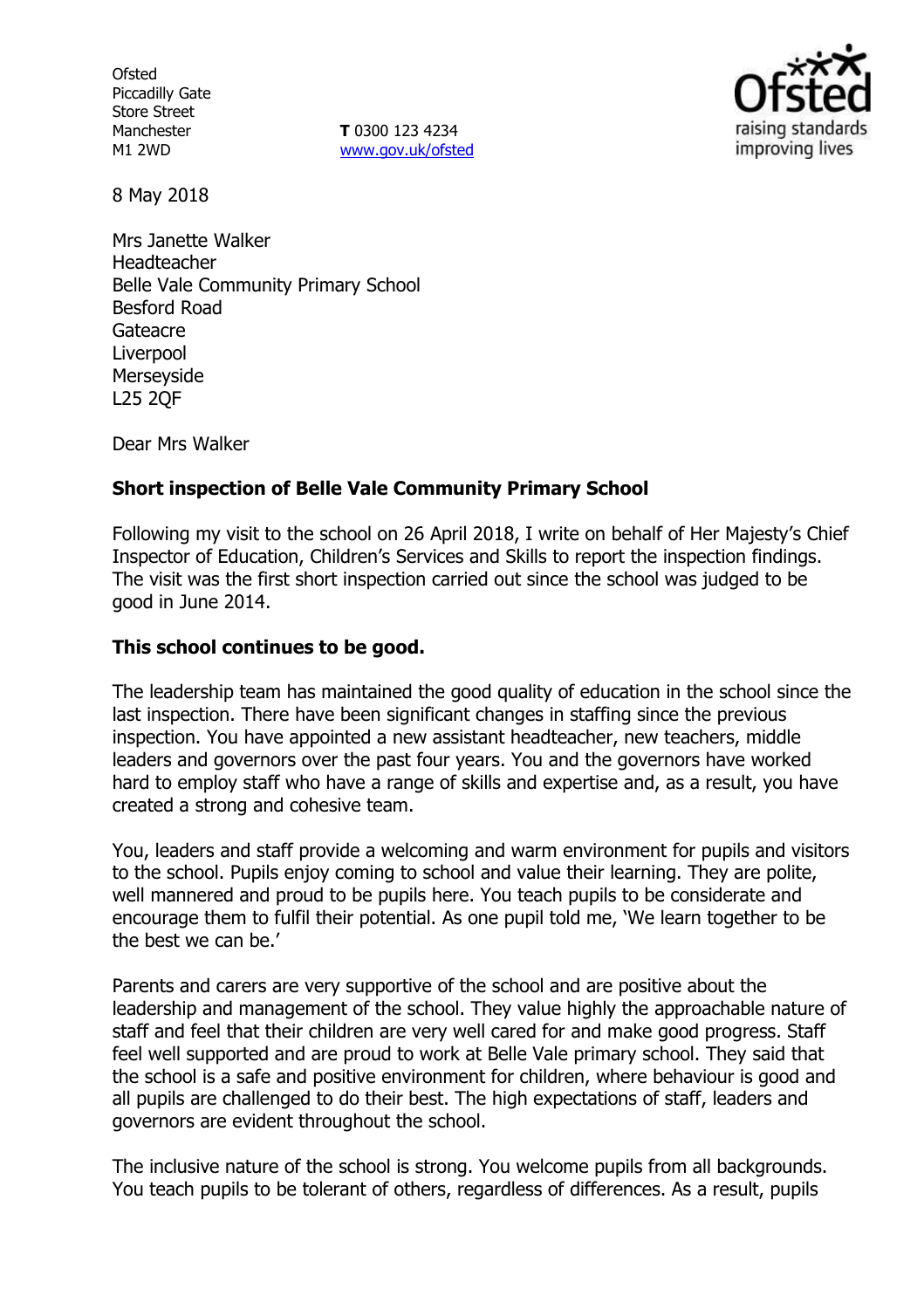

treat each other with care; they learn and play well together. You hold all staff firmly to account as you strive to ensure that pupils have access to a full and round curriculum. This ensures that they have opportunities to excel in a wide range of areas. You are determined that pupils will leave school well prepared for high school, both academically and socially. Your moral purpose and leadership are unwavering, as is your belief in what your pupils can and should achieve.

You and the governors are aware of the school's strengths and the areas which you need to develop further. Governors undertake relevant training and are proactive in making sure that they have clear plans in place to continue to the school's journey of improvement in the future. Governors are knowledgeable, highly committed and passionate. They know the school well and challenge and support you in equal measure. They have the best interests of pupils at the heart of all they do. Leaders and governors work closely with the local authority, which works with you to improve and assess the quality of the school's work in all areas.

Governors and leaders have taken effective action to address the areas for improvement identified at the last inspection. Inspectors identified the need to improve mathematics. Despite progress in mathematics being slightly lower than progress in reading and writing in 2017, it is still in line with the national average. The progress of current learners is strong. Opportunities for pupils to develop reasoning skills and problemsolving are evident in work and in discussions with pupils. Pupils talk with confidence about mathematics. They gave many examples of where they used their mathematical skills in other subjects, such as creating timelines in history, fair tests in science and in working out the age of an author if they were alive today.

Following the previous inspection, you improved pupils' spelling by a focus on effective phonics in early years and key stage 1. As a result, recent test scores show that almost three quarters of children across the school have a spelling age higher than their actual age. Teachers consistently use the school's spelling policy across the school. Pupils know what they need to do to correct any misspellings identified in their work.

At the last inspection, inspectors also identified the need to further improve the quality of the outdoor provision for early years, with a greater focus on the development of basic skills.

There have been several changes in staffing, leadership, procedures and policies in early years. These have brought about a new enthusiasm and focused approach to improvement. In 2015, you opened a pre-school. This has afforded you the chance to improve children's knowledge and skills right from an early age. You have had an increased focus on communication and language. You make sure that all activities provide challenge in reading, writing and mathematics. As a result, there is a four-year improving trend of children achieving a good level of development, moving towards the national average. This represents strong progress from children's starting points. Outdoor provision has improved as you have created discrete learning areas with music, bubbles, opportunities for number and mark-making. Teachers now make good use of the outside area.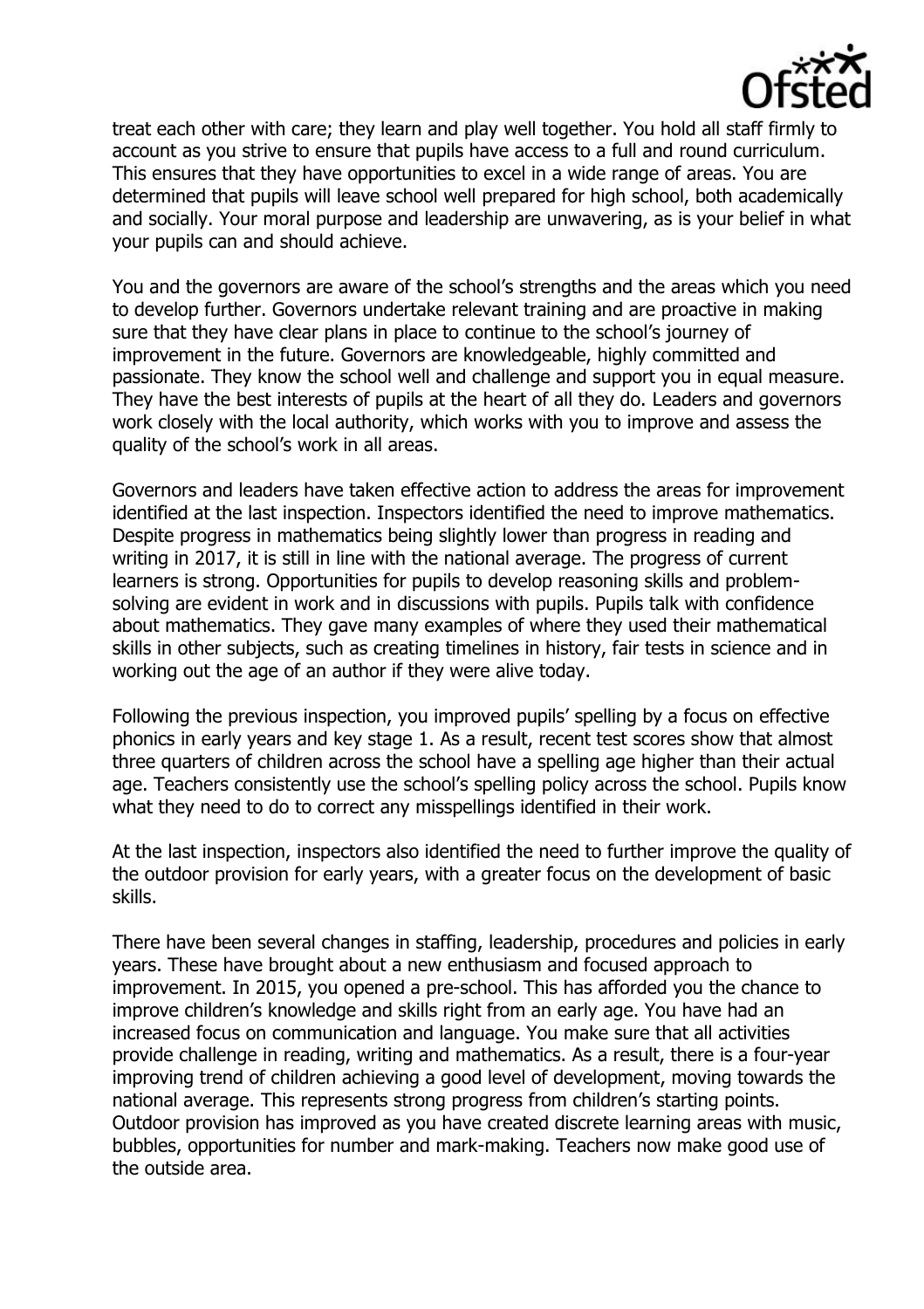

During the inspection, you acknowledged that continuing to develop the role of middle leaders is a priority, so that their leadership has a positive effect on outcomes. In addition to this, continuing to improve the attendance of disadvantaged pupils remains a priority for school leaders.

# **Safeguarding is effective.**

There is a strong culture of safeguarding across the school. All safeguarding records, documentation and policies are compliant and up to date. Leaders work tirelessly to support vulnerable pupils and signpost pupils and their families to early help and support if needed. You have developed positive relationships with families and also with a wide range of agencies. These include health services, attendance support, social care, the fire service and many more. You use these relationships well to promote the safety and well-being of pupils.

Pupils feel safe in school, and parents and staff agree that they are safe. Pupils said that bullying rarely occurs, and if it does, staff deal with it effectively. Pupils are confident to discuss any concerns that they may have with staff, or use the 'worry monster' in each class to let teachers know how they are feeling. You teach pupils how to stay safe in school and in the wider community through the curriculum and assemblies. Your approach to teaching philosophy means that pupils gain a good understanding of a wide range of current and relevant topics. Pupils enjoy debating moral issues and listen well to others and respect their views.

# **Inspection findings**

- At the beginning of this inspection, we considered a number of key lines of enquiry. The first of these looked at how effectively leaders are improving outcomes for key stage 2 pupils in reading, writing and mathematics.
- Pupils across key stage 2 are making good progress in the core subjects. Current information provided by leaders shows that the majority of Year 6 pupils are working towards the expected standards in mathematics and reading. Teacher assessments for writing indicate that pupils are making good progress, including disadvantaged pupils.
- Leaders' approach to improving challenge across the school is having a positive effect on pupils' attitudes to learning. As a direct result of this challenge and developing the resilience of pupils, school information shows that the proportion of pupils currently on track to reach the higher standards is higher than previous years' published results.
- The progress and attainment of pupils in other year groups are positive, including the progress of girls and disadvantaged pupils. The strong leadership of the headteacher ensures that all pupils are encouraged and supported to reach their potential, despite any barriers to learning which may be present.
- The second line of enquiry considered the achievement of disadvantaged children in the early years. The proportion of children achieving a good level of development in early years is rising year on year towards the national average. However, the attainment of disadvantaged children is lower than that of their non-disadvantaged peers both in school and nationally.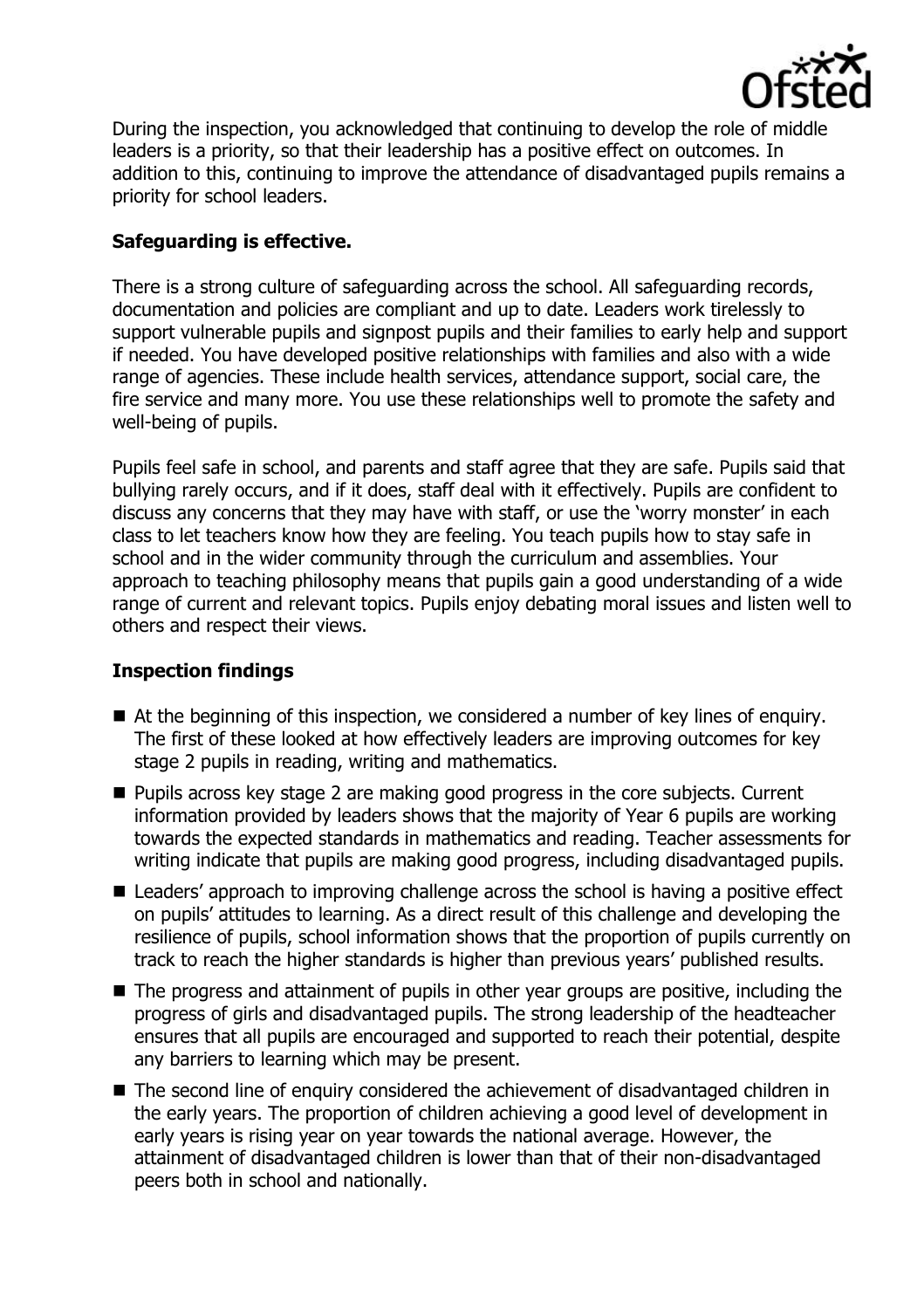

- Although fewer disadvantaged children achieved a good level of development than their peers in previous years, current children are making good progress from their typically low starting points. This strong progress is a result of a wide range of strategies specifically designed to allow teachers to intervene quickly when children need support. Strategies to improve communication and language are particularly successful in developing children's listening, understanding and speaking skills.
- The leader of the early years and the leader responsible for pupil premium funding work closely together to support the progress of disadvantaged children in all aspects of their development. Leaders initiate early referrals to speech and language support, and adults model language frequently. Specific 'early talk' and reading programmes are successful in improving outcomes for all children, particularly for those who are disadvantaged. Leaders also work closely with parents to reinforce the strategies being used in school so that learning continues at home. Significant improvements in progress can be seen following these interventions. All disadvantaged children are on track to make good progress during their time in the early years.
- Another key line of enquiry looked at the attendance and persistent absence of disadvantaged pupils and those who have special educational needs (SEN) and/or disabilities. This was because, in 2016, attendance of these groups of pupils was below that of pupils nationally. These pupils were also more likely to be regularly absent from school.
- You have appointed a learning mentor who establishes strong, positive relationships with pupils and their families. You ensure that families receive support to help their children to attend school regularly. Individual cases show that, as a result of your actions, the attendance of some of these pupils has improved considerably. Consequently, the attendance of pupils who have SEN and/or disabilities is now improving quickly towards the national average.
- The attendance of girls and disadvantaged pupils has fallen this year and is lower than the national average. You recognise that there is more to be done to ensure that pupils attend school regularly, regardless of their circumstances.
- Across the school, governors, leaders and staff have the highest expectations for all pupils. You work as a team to provide a good quality of education for pupils. Your leadership is strong and provides clear direction for all. You create a happy and caring environment, in which pupils are well behaved and where the children are everyone's main priority.

# **Next steps for the school**

Leaders and those responsible for governance should ensure that:

- $\blacksquare$  the attendance of all pupils continues to improve, particularly that of girls and disadvantaged pupils
- the proportion of disadvantaged pupils who are regularly absent from school decreases further
- they continue to develop leadership capacity so that middle leaders develop their skills and have a marked and positive impact on pupils' outcomes in the core and foundation subjects.